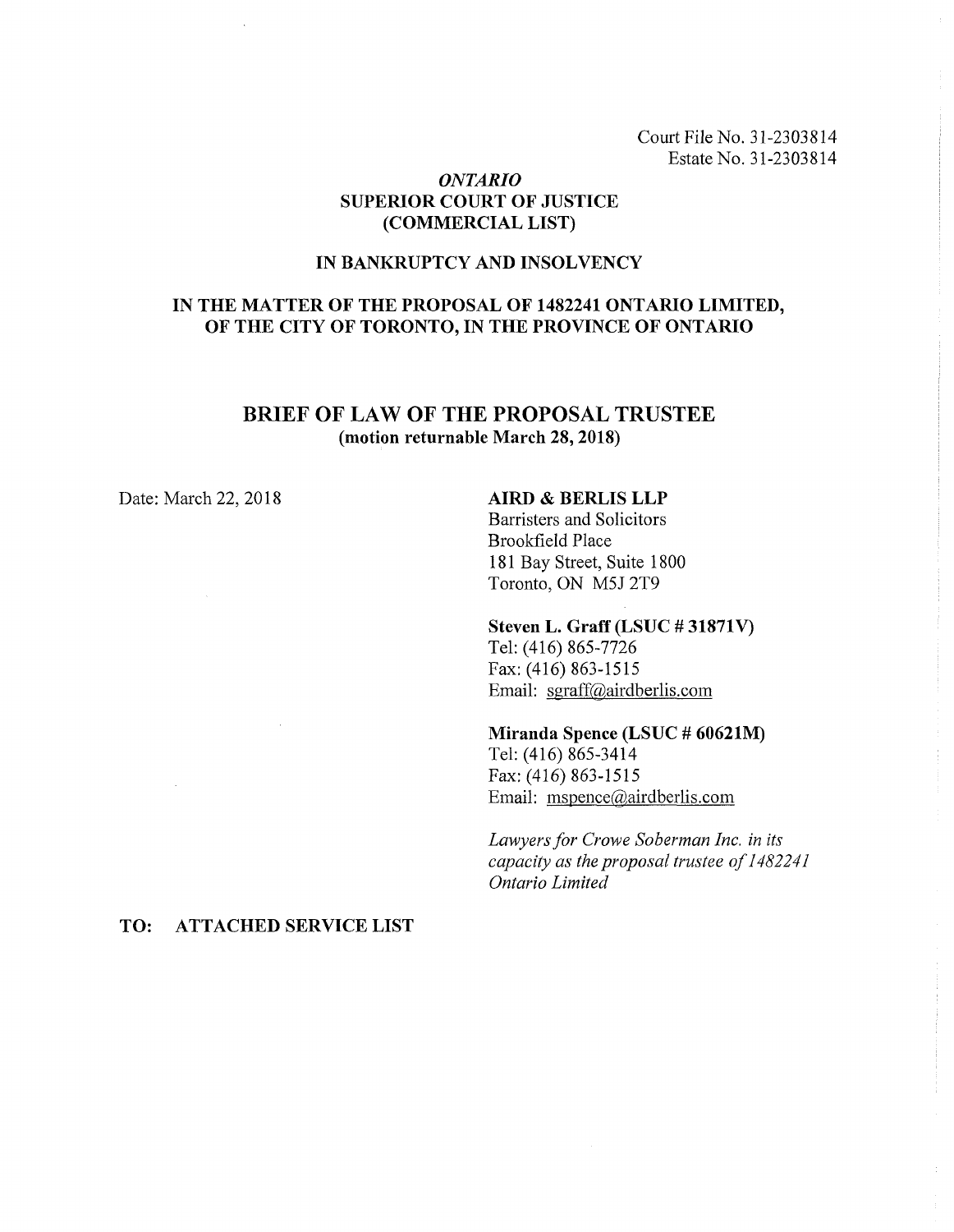# **SERVICE LIST (as of March 15, 2018)**

#### **TO: AIRD & BERLIS LLP**

Barristers and Solicitors Brookfield Place 181 Bay Street, Suite 1800 Toronto, ON M5J 2T9

# **Steven L. Graff (LSUC # 31871V)**

Tel: (416) 865-7726 Fax: (416) 863-1515 Email: sgraff@airdberlis,com

# **Miranda Spence (LSUC # 60621M)**

Tel: (416) 865-3414 Fax: (416) 863-1515 Email: [mspence@airdberlis.com](mailto:mspence@airdberlis.com)

*Lawyersfor Crowe Soberman Inc. in its capacity as the proposal trustee of 1482241 Ontario Limited*

#### **AND TO: BLANEY McMURTRY LLP**

Barristers and Solicitors 1500 - 2 Queen Street East Toronto, ON M5C 3G5

#### **David Ullmann (LSUC #423571)**

Tel: (416) 596-4289 Fax: (416) 594-2437 Email: dullmann@blanev,com

#### **Alexandra Teodorescu (LSUC #63889D)**

Tel: (416) 596-4279 Fax: (416) 594-2506 Email: [ATeodorescu@blaney.com](mailto:ATeodorescu@blaney.com)

*Lawyersfor 1482241 Ontario Limited*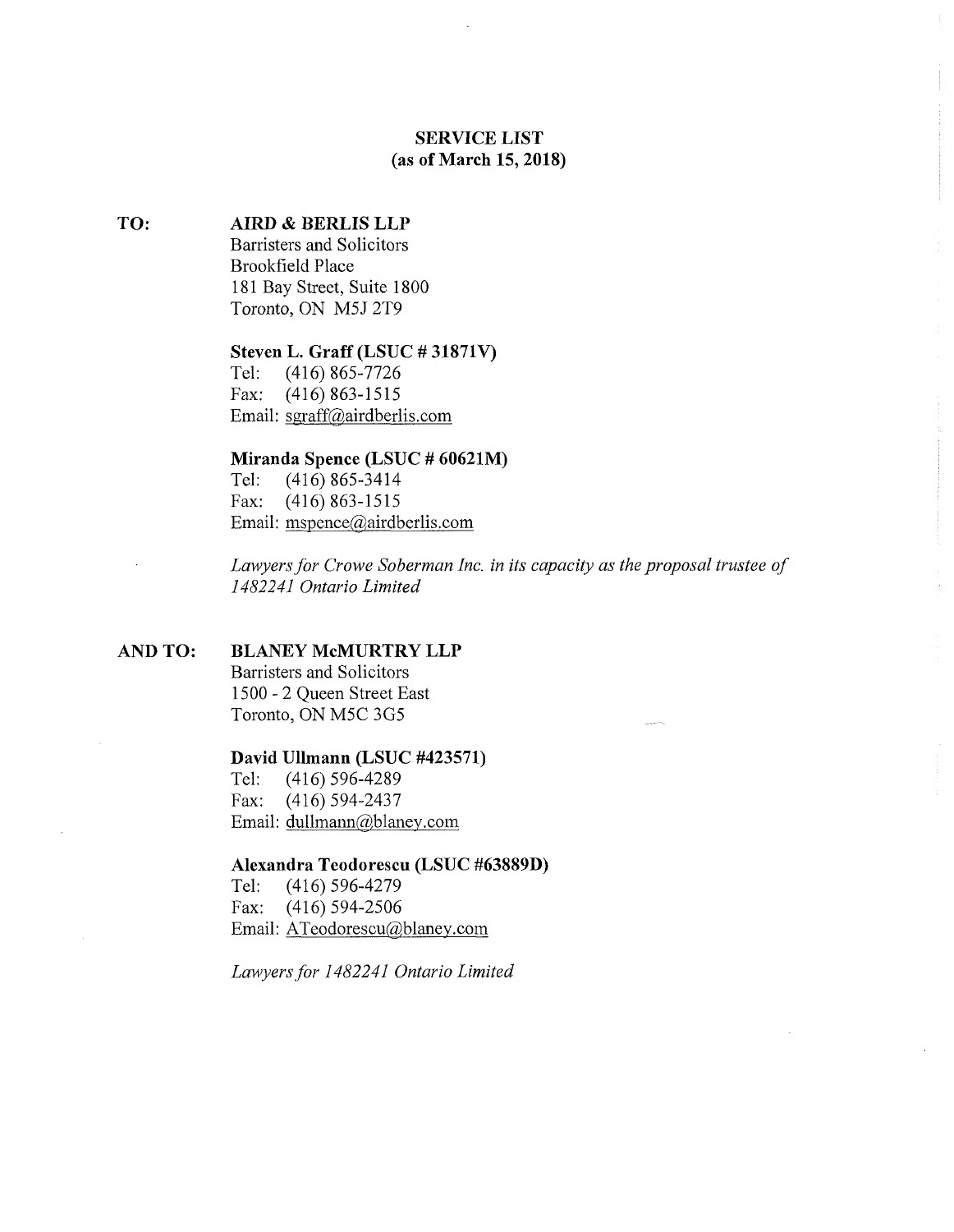# AND TO: **MILLER THOMSON LLP** 60 Columbia Way, Suite 600 Markham, ON L3R 0C9

**Ivan Mitchell Merrow Nahla Khouri Greg Azeff Craig Mills** Tel: (905) 532-6607 Fax: (905) 415-6777 Email: [imerrow@millerthomson.com](mailto:imerrow@millerthomson.com) Email: [nkhouri@millerthomson.com](mailto:nkhouri@millerthomson.com) Email: gazeff@millerthomson. com Email: [cmills@millerthomson.com](mailto:cmills@millerthomson.com)

*Counselfor Jamshid Hussaini*, *Neelofar Ahmadi, and Homelife Dreams Realty Inc.*

# AND TO: **DICKINSON WRIGHT LLP**

199 Bay Street, Suite 2200 Toronto, ON M5L 1G4

# **Mark Shapiro**

Tel: (416) 646-4603 Fax: (844) 670-6009 Email: [MShapiro@dickinson-wright.com](mailto:MShapiro@dickinson-wright.com)

# **Michael Brzezinski**

Tel: (416)777-2394 Fax: (844) 670-6009 Email: [MBrzezinski@dickinson-wright.com](mailto:MBrzezinski@dickinson-wright.com)

*Lawyersfor North York Family Physicians Holdings Inc.*

# AND TO: **YONGE-NORTON LAW CHAMBERS**

5255 Yonge Street, Suite 1300 Toronto, Ontario M4B 3C2

# **A. Paul Gribilas**

Tel: (416)446-1222 Fax: (416) 446-1201 Email: [pgribilas@ynlclaw.com](mailto:pgribilas@ynlclaw.com)

*Lawyersfor Mann Engineering Ltd.*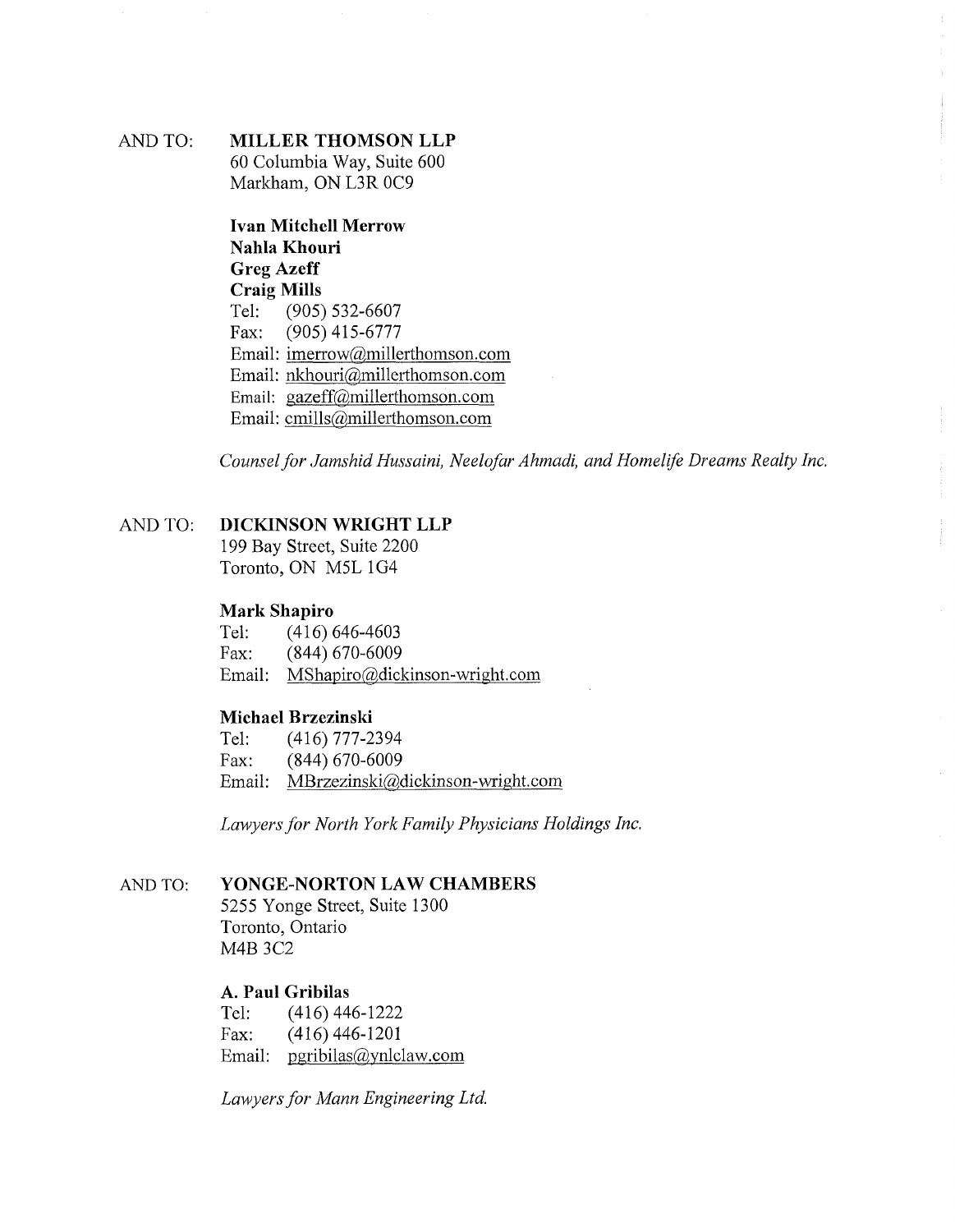# AND TO: **CHAITONS LLP** 5000 Yonge St.,

North York, ON M2N 7E9

# **George Benchetrit**

 $(416)$  218-1141 Fax: (416) 218-1841 Email: [george@chaitons.com](mailto:george@chaitons.com)

*Counselfor Dan Realty Corporation, E. Manson Investments Limited, Copperstone Investments Limited*

# AND TO: **HARVEY S. MARGEL**

Barrister & Solicitor 2365 Finch Ave. West, #202 North York, ON M9M 2W8

Tel: (416) 745-9933 Fax: (416) 745-9290 Email: [harvevmargel@rogers.com](mailto:harvevmargel@rogers.com)

*Counselfor Janodee Investments Ltd. and Meadowshire Investments Ltd.*

# AND TO. **TREASURER, CITY OF TORONTO**

c/o George Charocopos Collections Department North York Civic Centre, Lower Level 5100 Yonge Street North York, ON M2N 5V7

Fax: (416)395-6703 Email: gcharoc@toronto,ca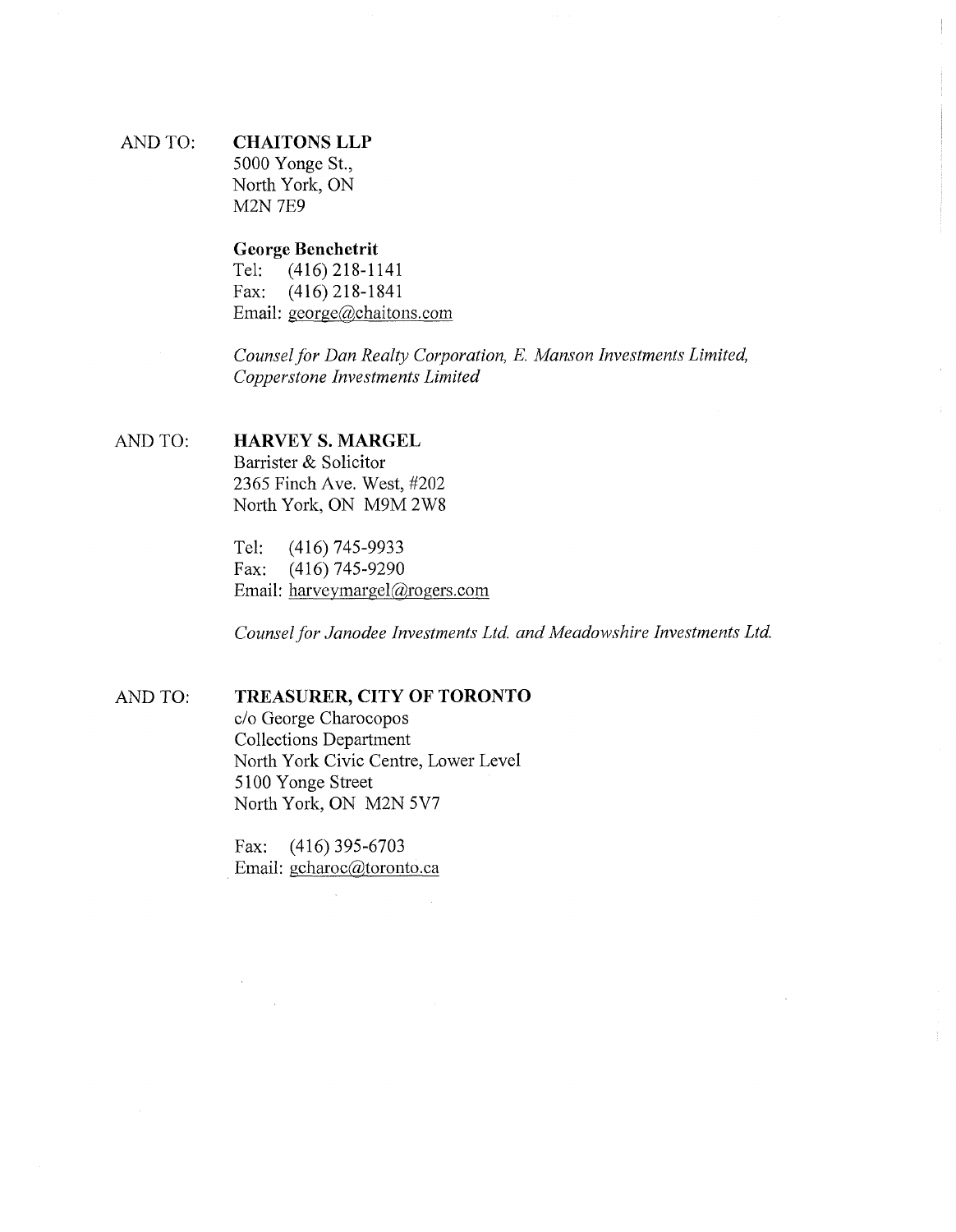AND TO: **DEPARTMENT OF JUSTICE** The Exchange Tower 130 King Street West Suite 3400 Toronto, ON M5X 1K6

# **Diane Winters**

Tel: (416) 973-3172 Fax: (416) 373-0810 Email: [diane.winters@justice.gc.ca](mailto:diane.winters@justice.gc.ca)

AND TO: **HER MAJESTY THE QUEEN IN RIGHT OF THE PROVINCE OF ONTARIO AS REPRESENTED BY THE MINISTER OF FINANCE (Income Tax, PST)** P.O. Box 620 33 King Street West,  $6<sup>th</sup>$  Floor Oshawa, ON L1H 8E9

# **Kevin J. O'Hara**

Tel: (905) 433-6934 Fax: (905) 436-4510 Email: kevin.ohara@ontario.ca

#### AND TO: **GOWLING WLG**

100 King Street West Suite 1600 Toronto, ON M5X 1G5

#### **Christopher Stanek**

Tel: (416) 862-4369 Fax: (416) 862-7661 Email: christopher.stanek@gowlingwlg.com

# **Natasha Carew**

Tel: (416) 862-4295 Fax: (416) 862-7661 Email: [natasha.carew@gowlingwlg.com](mailto:natasha.carew@gowlingwlg.com)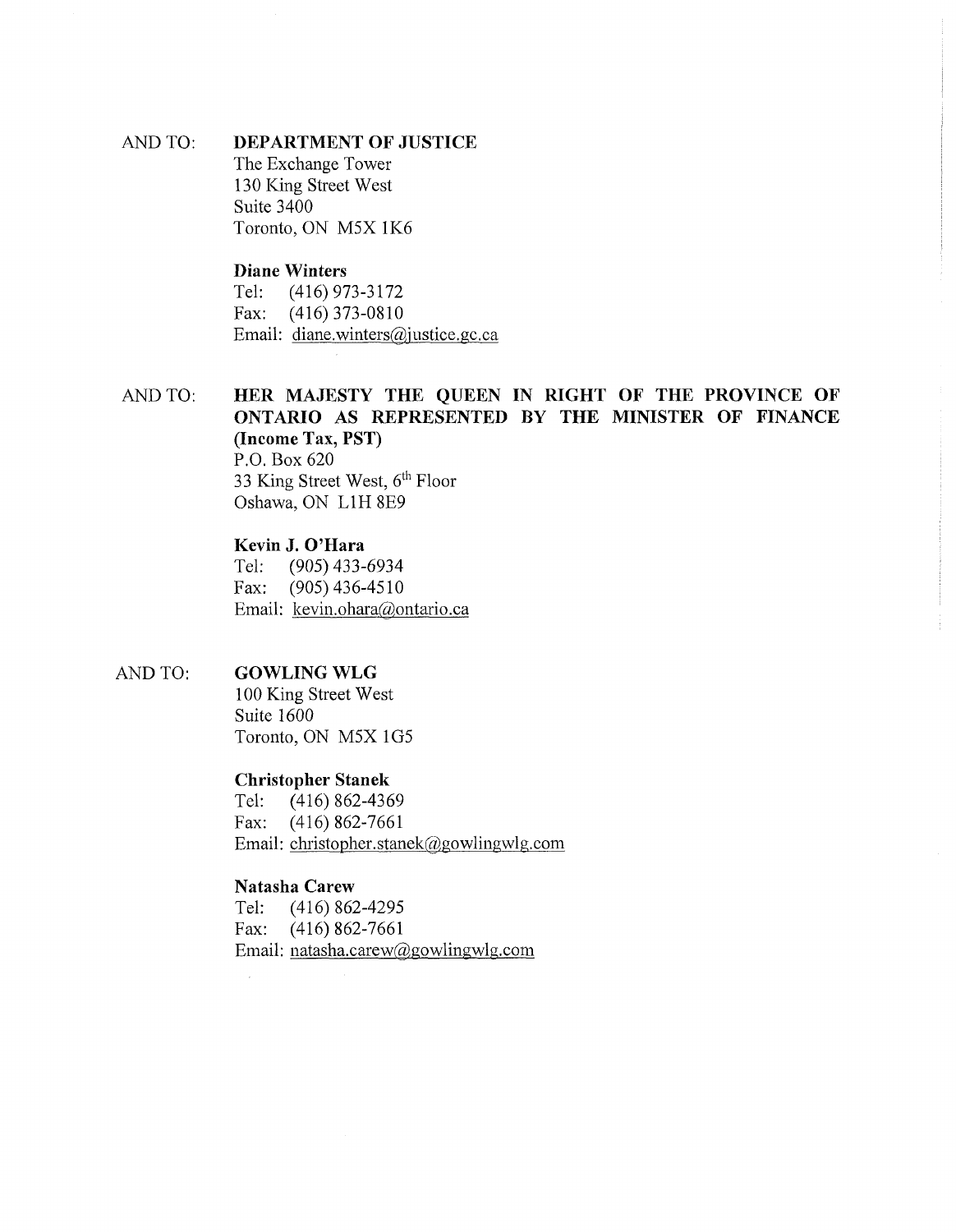# AND TO: **DEVRY SMITH FRANK LLP** 95 Barber Greene Road, Suite 100

Toronto, ON M3C 3E9

# **Larry Keown**

Tel: (416)446-5815 Fax: (416) 449-7071 Email: larry.keown@devrylaw.ca

# AND TO: **FASKEN MARTINEAU DUMOULIN LLP** Bay Adelaide Centre 333 Bay Street, Suite 2400 Toronto, ON M5H 2T6

# **Stuart Brotman**

Tel: (416) 865-5419 Fax: (416) 364-7813 Email: sbrotman@fasken.com

*Counselfor Torgan Properties Limited*

# AND TO: **DENTONS CANADA LLP** 77 King Street West, Suite 400 Toronto, ON M5K01A

# **Neil Rabinovitch**

Tel: (416) 863-4656 Email: neil.rabinovitch@dentons.com

*Counselfor Clear Customs Brokers Ltd.*

# AND TO: **CLYDE & CO. CANADA LLP**

401 Bay Street, Suite 2500 Toronto, ON M5FI2Y4

# **Jamie Spotswood**

Tel: (416) 366-6110 Fax: (416) 366-6110 Email: Jamie.Spotswood@clydeco.ca

*Counselfor Allevio Clinic #1 Toronto Inc. o/a Allevio Inc.*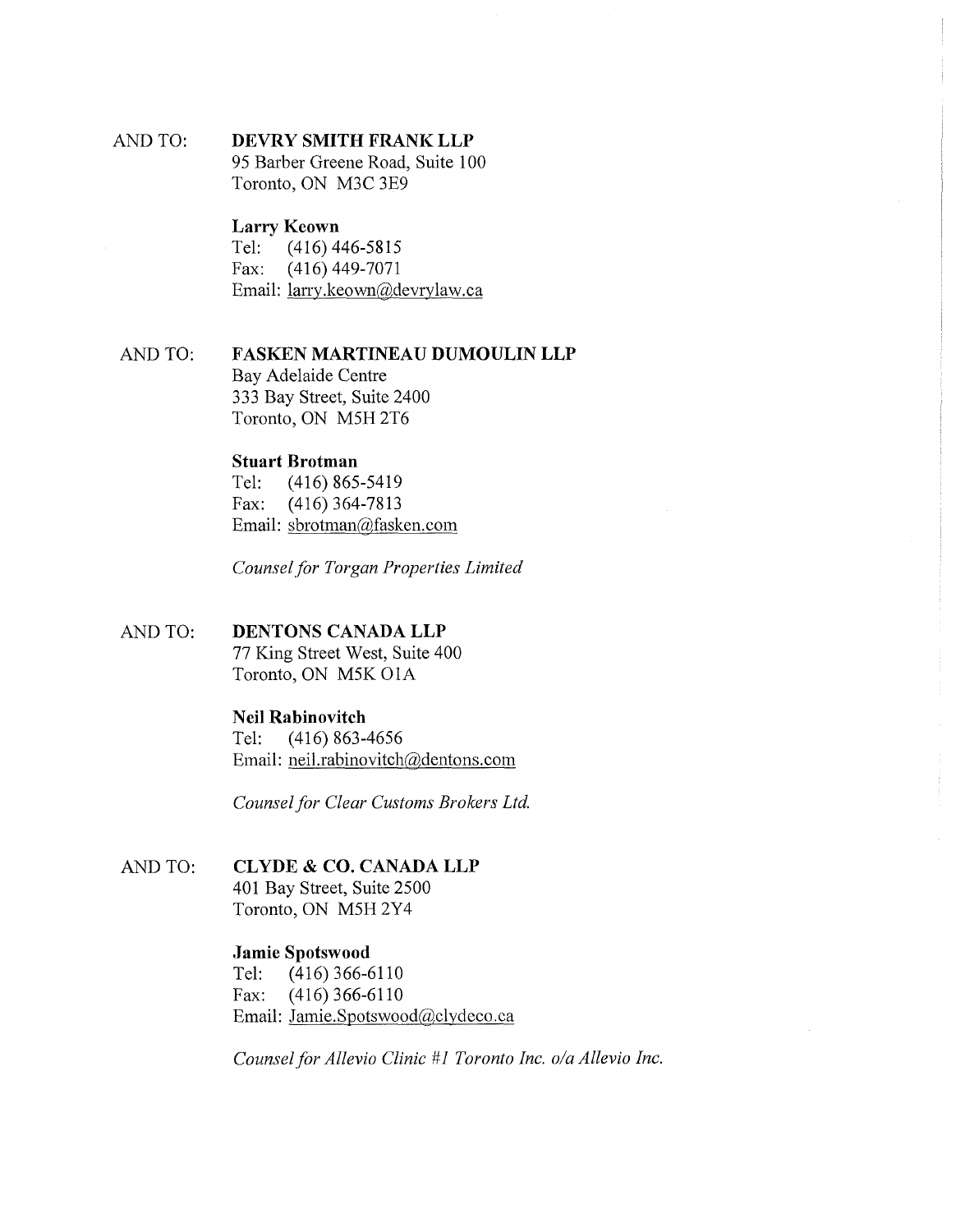## AND TO: **FASKENS MARTINEAU DUMOULIN LLP**

Bay Adelaide Centre 333 Bay Street, Suite 2400 Toronto, ON M5H 2T6

# **Natasha De Cicco**<br>Tel: (416) 868-7

(416) 868-7856 Fax: (416) 364-7813 Email: [ndecicco@fasken.com](mailto:ndecicco@fasken.com)

# **Dylan A. Chochla**

Tel: (416) 868-3425 Fax: (416) 364-7813 Email: [dchochla@fasken.com](mailto:dchochla@fasken.com)

*Counselfor Purchaser*

# AND TO: **DIAMOND PANTEL LLP**

The Victory Building 80 Richmond Street West Suite 1101 Toronto, ON M5H 2A4

## **Adam Pantel**

Tel: (416) 583-5758 Fax: (416) 583-1857 Email: [pantel@diamondpantel.com](mailto:pantel@diamondpantel.com)

*Counselfor LawPro*

# **Additional Parties with Litigation Claims Against the Debtor**

# AND TO: **AMY, APPLEBY & BRENNAN**

Barristers, Solicitors & Notaries 372 Erb Street West Waterloo, ON N2L 1W6

# **William R. Appleby**

Tel: (519) 884-7330 Fax: (519) 884-7390 Email: [billapplebv@aab-lawoffice.com](mailto:billapplebv@aab-lawoffice.com)

*Counselfor 7063580 Canada Inc.*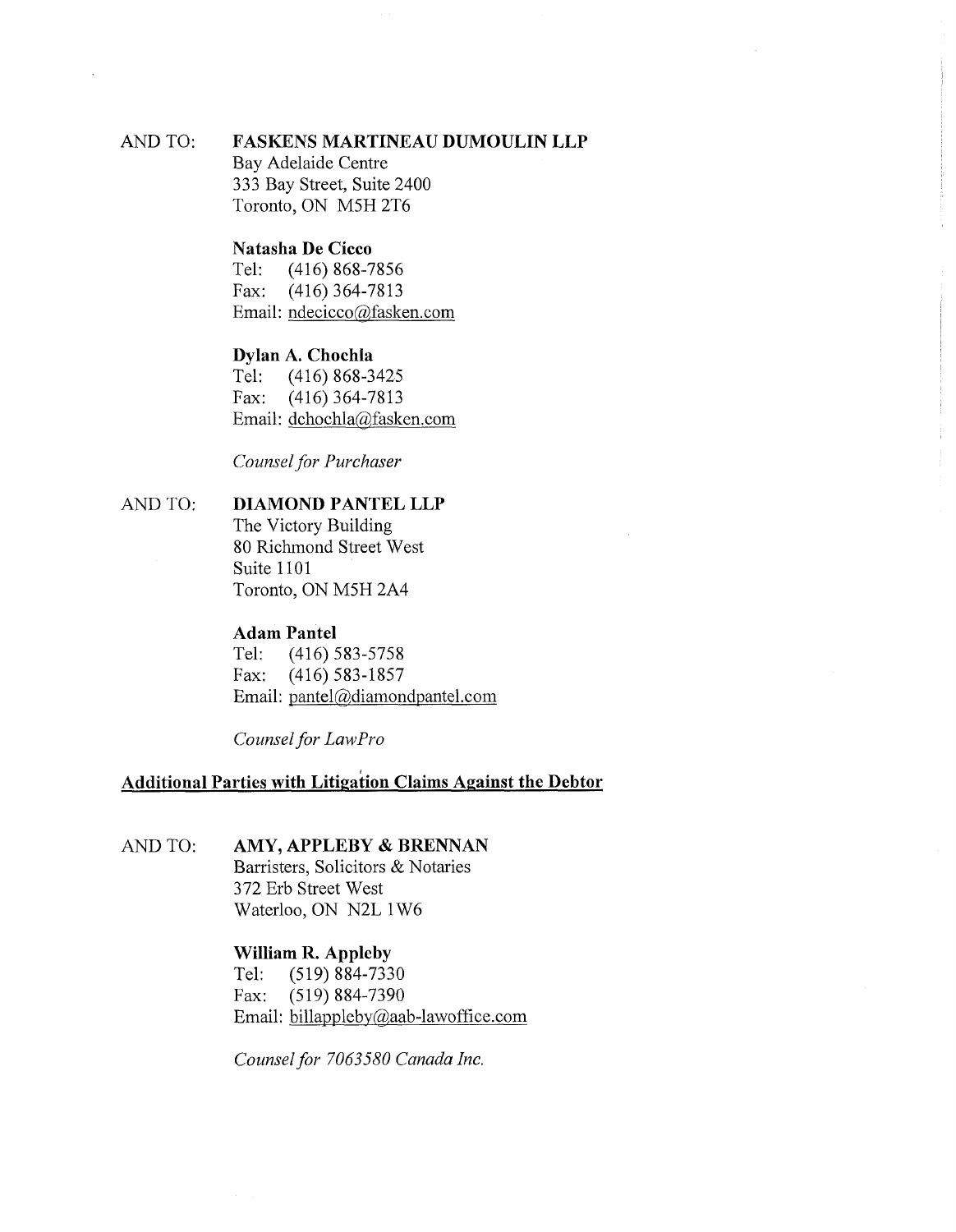AND TO: **CASSELS BROCK & BLACKWELL LLP** Suite 2100, Scotia Plaza 40 King St. W, Toronto, ON M5H 3C2

# **Robert B. Cohen**<br>Tel: (416) 869-

Tel: (416) 869-5425<br>Fax: (416) 350-6929  $(416)$  350-6929 Email: [rcohen@casselsbrock.com](mailto:rcohen@casselsbrock.com)

*Counselfor 2144688 Ontario Ltd.*

#### AND TO: **CLONFERO LAW FIRM**

55 Adelaide Street East Suite 300 Toronto, ON M5C 1K6

# **Rene Clonfero**

Tel: (416) 703-2077 Fax: (416) 703-3351 Email: [rclonfero@clonferolaw.com](mailto:rclonfero@clonferolaw.com)

*Counselfor Chang-Soon Yoo*

#### AND TO: **JEFFREY D. GRAY**

Barrister & Solicitor 5160 Yonge Street Suite 1006 North York, ON M2N 6L9

Tel: (416) 512-1694 Email: jg@jeffgraylaw.ca

*Counselfor Daniel Steinberg*

#### AND TO: **MYER BOTNICK LEGAL SERVICES**

3199 Bathurst Street Suite 215 Toronto, ON M6A 2B2

Tel: (416) 256-9823 Fax: (416) 784-0951 Email: [mb@mblegal.ca](mailto:mb@mblegal.ca)

*Counselfor YYZ Plumbing Inc.*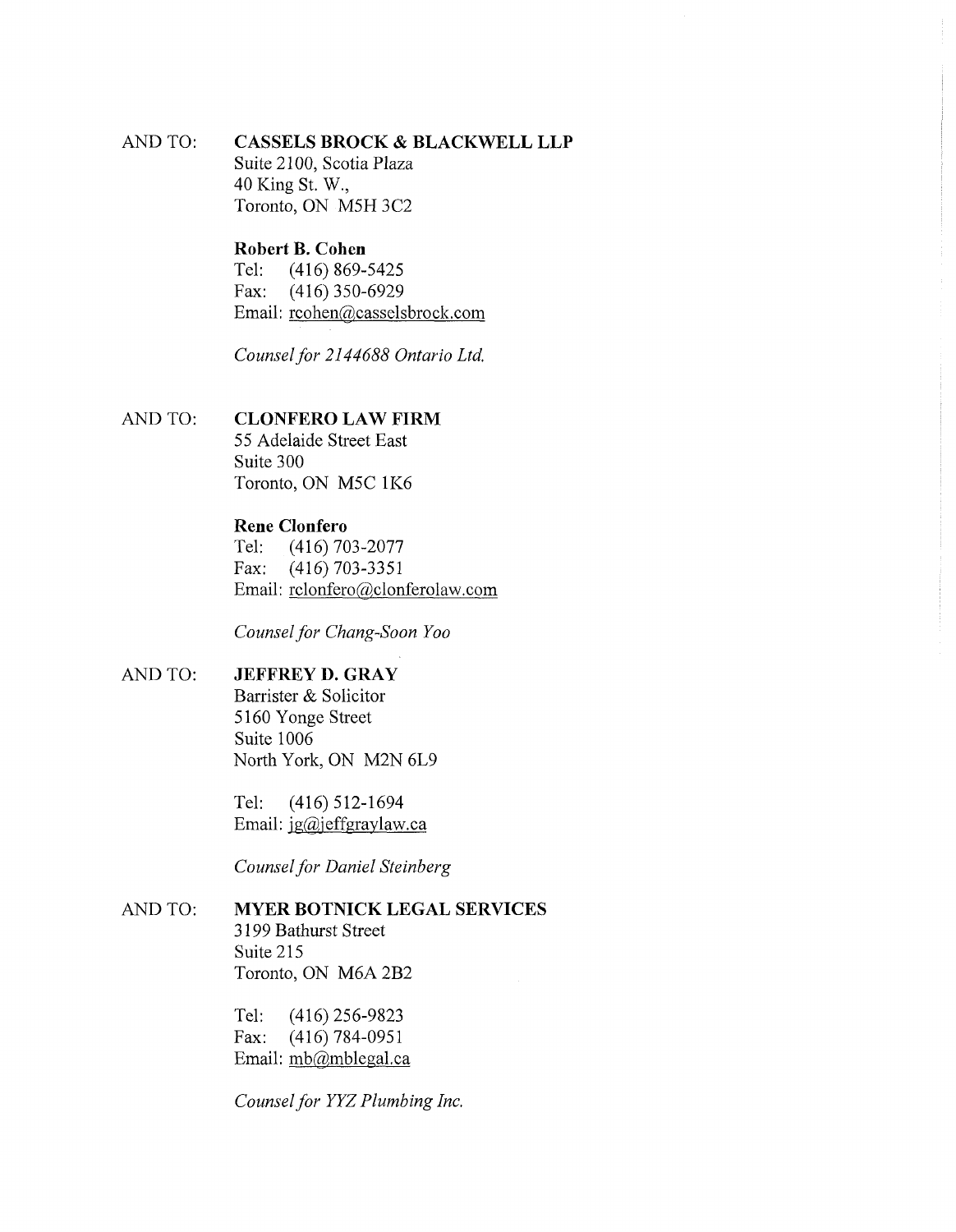AND TO: **YYZ PLUMBING INC.** 3199 Bathurst Street, Unit 212 Toronto, ON M6A 2B2

# AND TO: **COMPUTERSHARE TRUST COMPANY OF CANADA**

100 University Avenue 12<sup>th</sup> Floor, South Tower Toronto, ON M5J 2Y1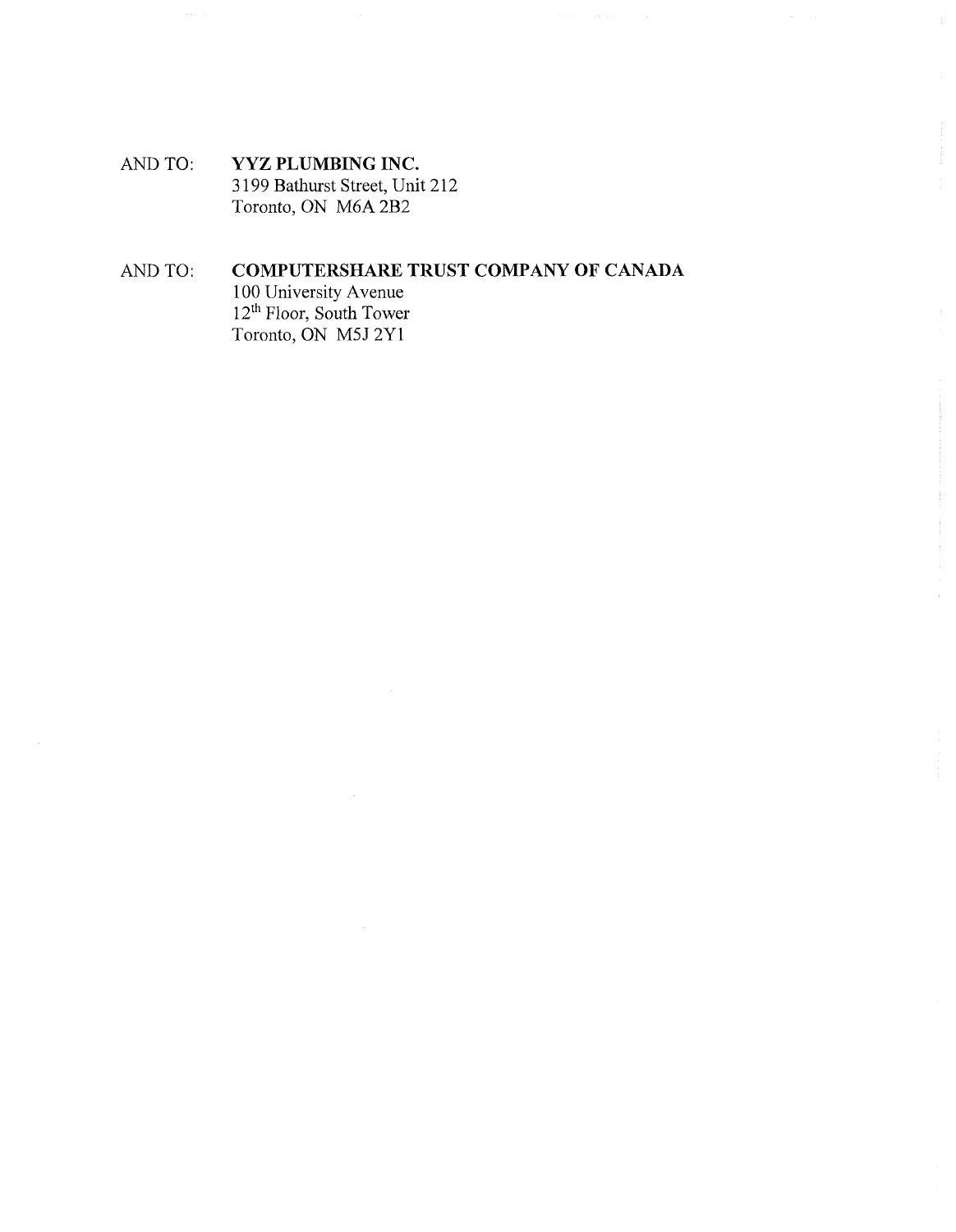# SERVICE BY EMAIL:

 $sgraff@airdberlis.com; mspence@airdberlis.com; dullmann@blaney.com;$  $sgraff@airdberlis.com; mspence@airdberlis.com; dullmann@blaney.com;$  $sgraff@airdberlis.com; mspence@airdberlis.com; dullmann@blaney.com;$  $sgraff@airdberlis.com; mspence@airdberlis.com; dullmann@blaney.com;$ [ATeodorescu@blaney.com;](mailto:ATeodorescu@blaney.com) [imerrow@millerthomson.com;](mailto:imerrow@millerthomson.com) nkhouri@millerthomson.com [gazeff@millerthomson.com;](mailto:gazeff@millerthomson.com) [cmills@millerthomson.com;](mailto:cmills@millerthomson.com) [MShapiro@dickinson-wright.com;](mailto:MShapiro@dickinson-wright.com) [MBrzezinski@dickinson-wright.com;](mailto:MBrzezinski@dickinson-wright.com) [pgribilas@ynlclaw.com;](mailto:pgribilas@ynlclaw.com) [george@chaitons.com;](mailto:george@chaitons.com) [harveymargel@rogers.com](mailto:harveymargel@rogers.com) gcharoc@toronto. ca; diane.winters@iustice. gc. ca; lcevin.ohara@ontario,ca; [christopher.stanek@gowlingwlg.com](mailto:christopher.stanek@gowlingwlg.com); [natasha.carew@gowlingwlg.com](mailto:natasha.carew@gowlingwlg.com) [larry.keown@devrylaw.ca](mailto:larry.keown@devrylaw.ca); [sbrotman@fasken.com](mailto:sbrotman@fasken.com); [neil.rabinovitch@dentons.com](mailto:neil.rabinovitch@dentons.com) Jamie.Spotswood@,clydeco,ca; [ndecicco@fasken.com;](mailto:ndecicco@fasken.com) [dchochla@fasken.com](mailto:dchochla@fasken.com) [billappleby@aab-lawoffice.com;](mailto:billappleby@aab-lawoffice.com) [rcohen@casselsbrock.com](mailto:rcohen@casselsbrock.com); [rclonfero@clonferolaw.com](mailto:rclonfero@clonferolaw.com) [ig@ieffgraylaw.ca;](mailto:ig@ieffgraylaw.ca) [mb@mblegal.ca](mailto:mb@mblegal.ca); [pantel@diamondpantel.com](mailto:pantel@diamondpantel.com)

32016859.1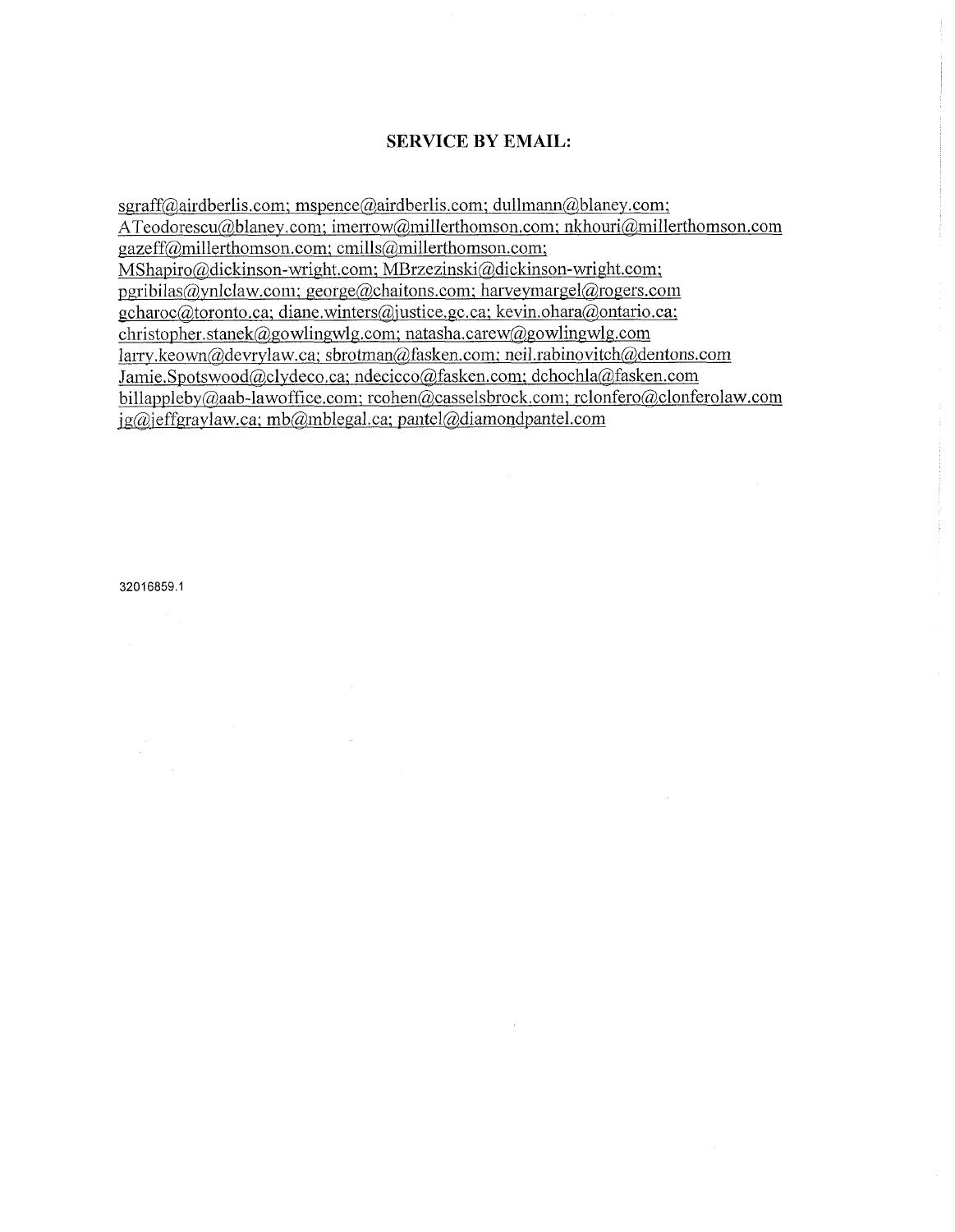Court File No. 31-2303814 Estate No. 31-2303814

# *ONTARIO* **SUPERIOR COURT OF JUSTICE (COMMERCIAL LIST)**

### **IN BANKRUPTCY AND INSOLVENCY**

# **IN THE MATTER OF THE PROPOSAL OF 1482241 ONTARIO LIMITED, OF THE CITY OF TORONTO, IN THE PROVINCE OF ONTARIO**

### **BRIEF OF LAW OF THE PROPOSAL TRUSTEE**

#### **OVERVIEW**

**1.** Crowe Soberman Inc. is the proposal trustee (in such capacity, the **"Proposal Trustee")** of **1482241** Ontario Limited (the **"Debtor").**

- **2.** On March **16, 2018,** the Proposal Trustee brought a motion seeking, among other things,
	- (a) an order approving the agreement of purchase and sale (the **"Sale Agreement")** relating to the property located at 240 Duncan Mill Road, Toronto, Ontario (the "Duncan Mill Property"), and vesting in the purchaser all of the Debtor's right, title and interest in and to the Purchased Assets (as defined in the Sale Agreement), free and clear of any claims and encumbrances (the **"Approval and Vesting Order");** and
	- (b) an order permitting the Proposal Trustee to make certain distributions from the proceeds of the sale, including, without limitation, distributions to: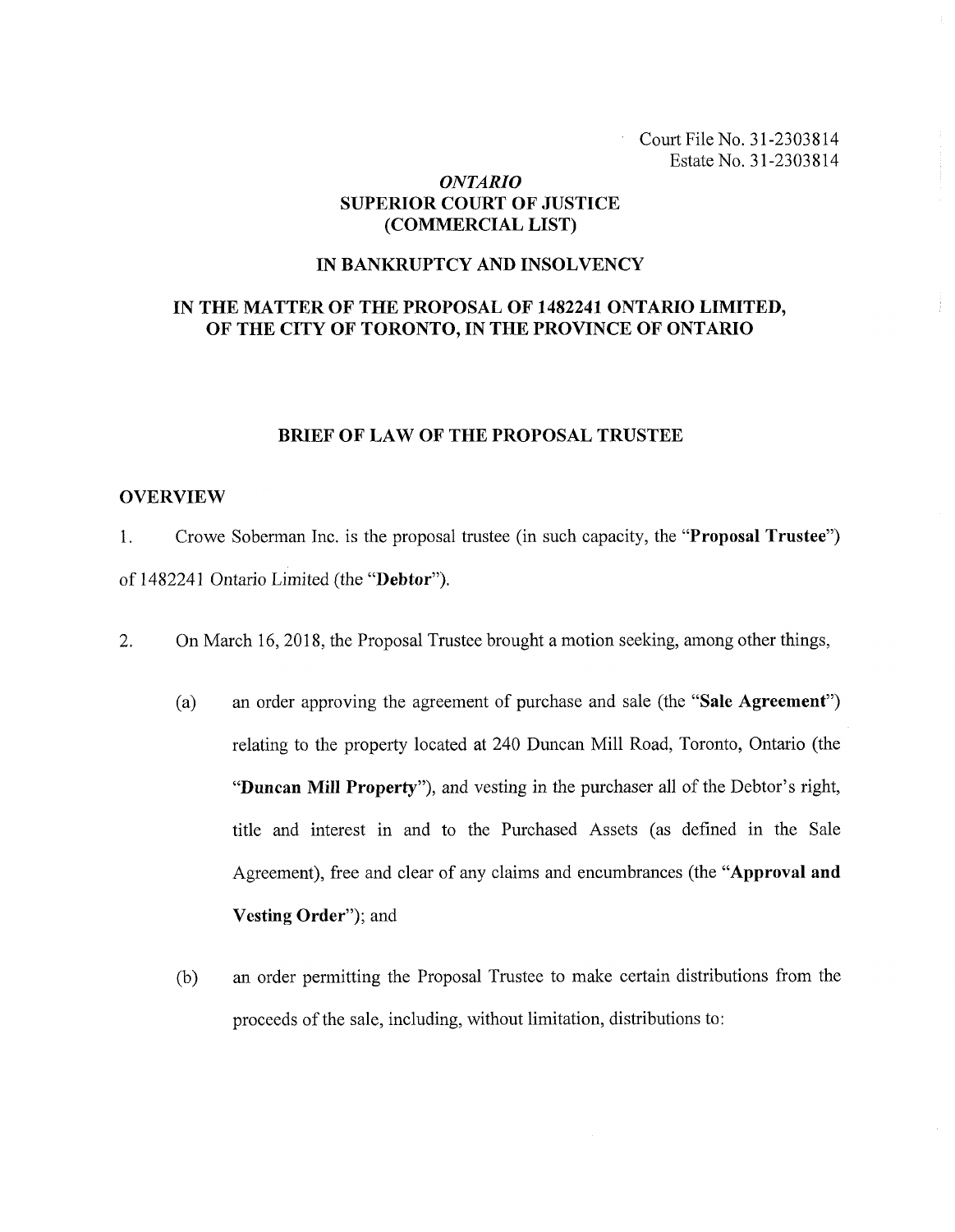- (i) Dan Realty Corporation, E. Manson Investments Limited and Copperstone Investments Limited (collectively, the **"First Mortgagees"),** on account of the amounts owing to the First Mortgagees by the Debtor in accordance with the charge registered on title to the Duncan Mill Property as Instrument Nos. AT935525 and AT4236037 (the **"First Charge");** and
- (ii) Janodee Investments Ltd. and Meadowshire Investments Ltd. (together, the **"Second Mortgagees"),** on account of the amounts owing to the Second Mortgagees by the Debtor in accordance with the charge registered on title to the Duncan Mill Property as Instrument No. AT4349221 (the **"Second Charge").**

3. By order dated March 16, 2018, the Honourable Justice Hainey granted the Approval and Vesting Order, as well as some of the related relief. By agreement of the parties, four discrete issues (the **"Outstanding Issues")** were adjourned to a further hearing, to be addressed on March 28, 2018, or as may the court may direct.

- 4. The Outstanding Issues are as follows:
	- (a) the claim by the First Mortgagees for \$206,250 for three months' interest;
	- (b) the issue of whether the Order of Justice Whitaker dated October 27, 2014 affects the validity and/or enforceability of the Second Charge;
	- (c) the issue ofthe interest rate under the Second Charge as raised by the Debtor; and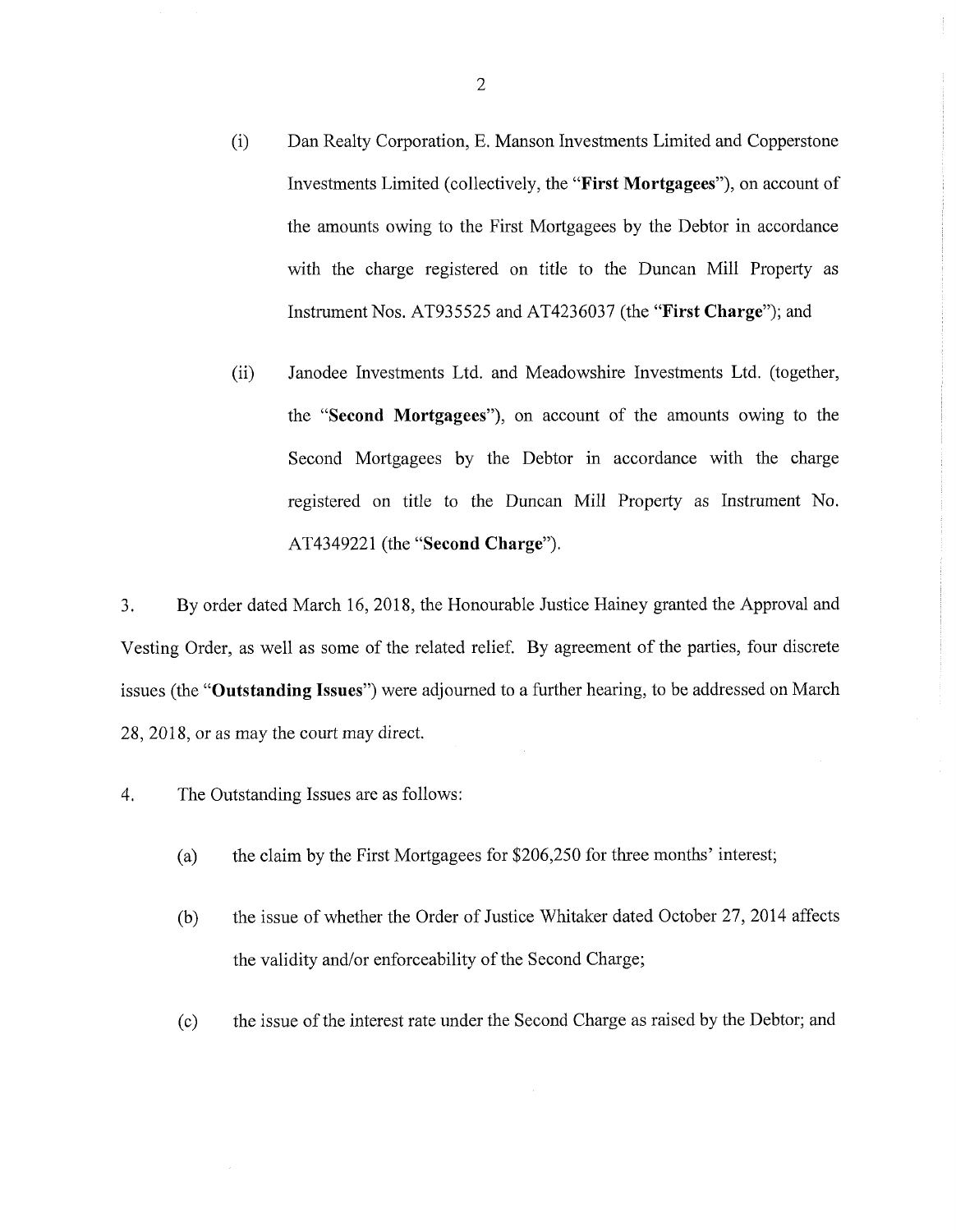(d) the impact of the DSF Writ (as defined in the Supplement to the Fourth Report), if any, on the amount secured by the Second Charge.

5. The Proposal Trustee is filing the within Brief of Law to assist the Court and the parties with the determination of the Outstanding Issues.

# **(a) The Interest Penalty**

6. The First Mortgagees' discharge statement contains a fee in the amount of \$206,250.00, which is described as a "Three (3) Months Interest Penalty (\$68,750 x 3)".<sup>1</sup> This fee arises from the applicable commitment letter, which contains the following provision:

In the event that the Loan is not repaid on the maturity date, then the Lender may at its option charge an additional fee equivalent to three months interest on the then outstanding principal balance of the Loan.<sup>2</sup>

7. This contractual provision must be considered in light of s. 17 of the *Mortgages Act,* R.S.O. 1990, c. M.40, together with s. 8 ofthe *InterestAct,* R.S.C., 1985, c. 1-15.

8. Pursuant to s. 8 ofthe *Interest Act,* a mortgagee may not impose a "fine, penalty or rate of interest" on arrears of amounts owing for principal and interest, at a higher rate than was charged on amounts not in arrears. However, an interest penalty will not be contrary to s. <sup>8</sup> of the *Interest Act* if it may be imposed pursuant to s. 17 of the *Mortgages Act.* That section permits a mortgagor in default to repay the amounts owing pursuant to the mortgage upon either (a) paying three months' interest on the principal money in arrears, or (b) giving the mortgagee three months' notice of its intention to make such a payment: *Mastercraft Properties Ltd. v. EL EF Investments Inc.,* 1993 CarswellOnt 614 (Ont. C.A.) (at paras. 19-22).

<sup>&</sup>lt;sup>1</sup> Appendix D to the Supplement to the Fourth Report.

<sup>&</sup>lt;sup>2</sup> Appendix C to the Supplement to the Fourth Report at p. 5.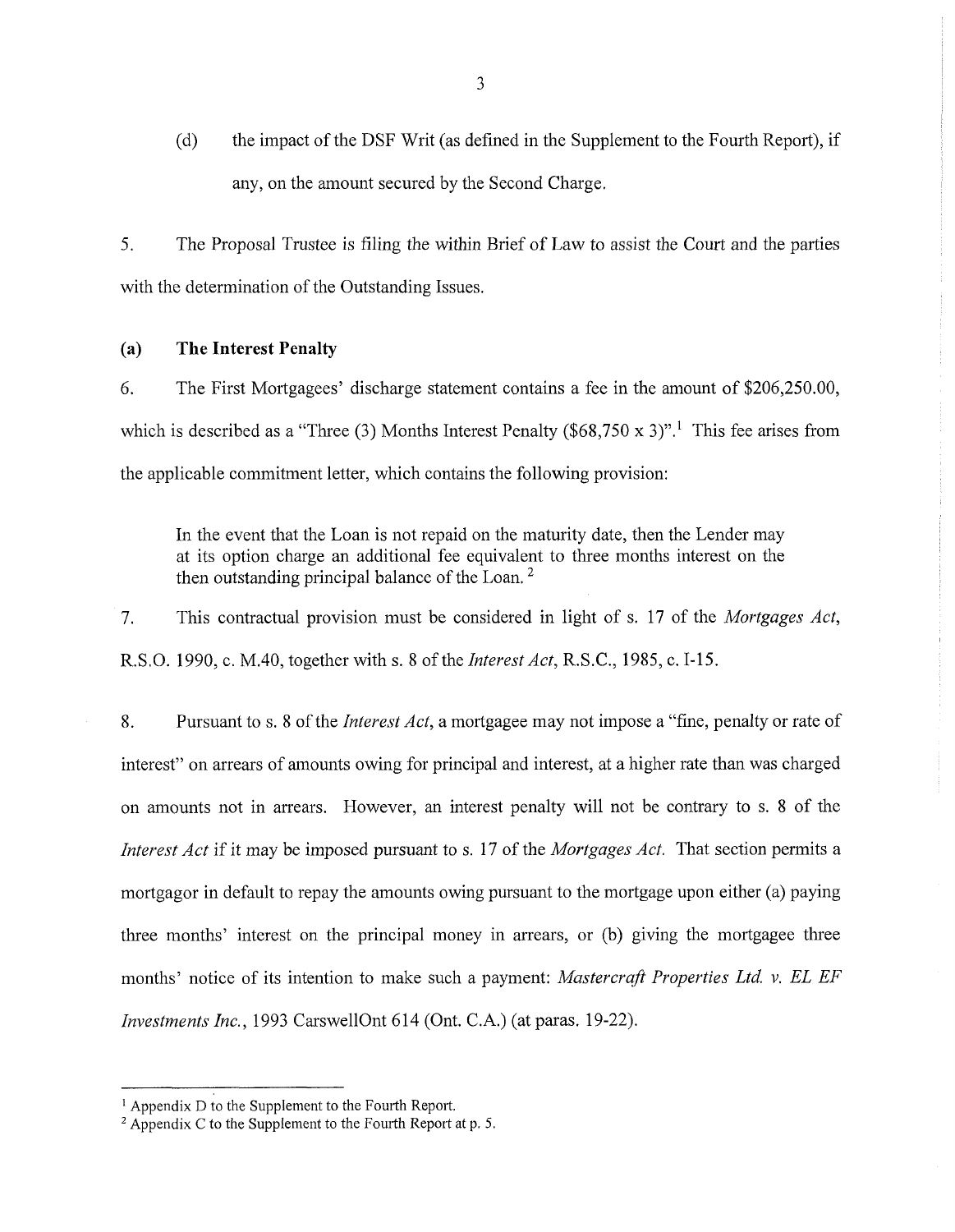9. The case law identifies a number of factors which may be relevant to determining whether fees such as the Interest Penalty are enforceable, having regard for these statutory provisions. These factors may include:

- (a) whether the fee is properly characterized as a "fine, penalty or rate of interest" within the meaning of s. 8 of the *Interest Act*;
- $(b)$  whether the fee is payable at the option of the mortgagee or the mortgagor;
- (c) whether the mortgagee has taken steps to enforce its charge;
- (d) whether the contractual provision that establishes the fee provides the mortgagor with the option of providing notice in lieu of payment of the fee; and
- (e) whether the mortgagor has given notice of its intention to repay the amounts owing pursuant to the mortgage.

10. See *Mastercraft Properties Ltd.* v. *EL EF Investments Inc., supra, Ialongo v. Serm Investments Ltd.,* 2007 CarswellOnt 1246 (Ont. S.C.J.), *Mintz (In Trust) v. Mademont Young Inc.,* 2010 ONSC 116 (Ont. S.C.J.) (at paras. 7-20), and 2468390 Ontario Inc. v. 5F Investment *Group Inc.,* 2017 ONSC 4641 (Ont. S.C.J.) (at paras. 20-36), together with the cases cited therein.

11. On the basis of the current record, and in the limited time available, the Proposal Trustee is unable to complete the fulsome analysis necessary to make a recommendation as to whether the Interest Penalty is payable. The Proposal Trustee invites the parties to submit additional evidence and argument on this issue to permit the Court to make this determination.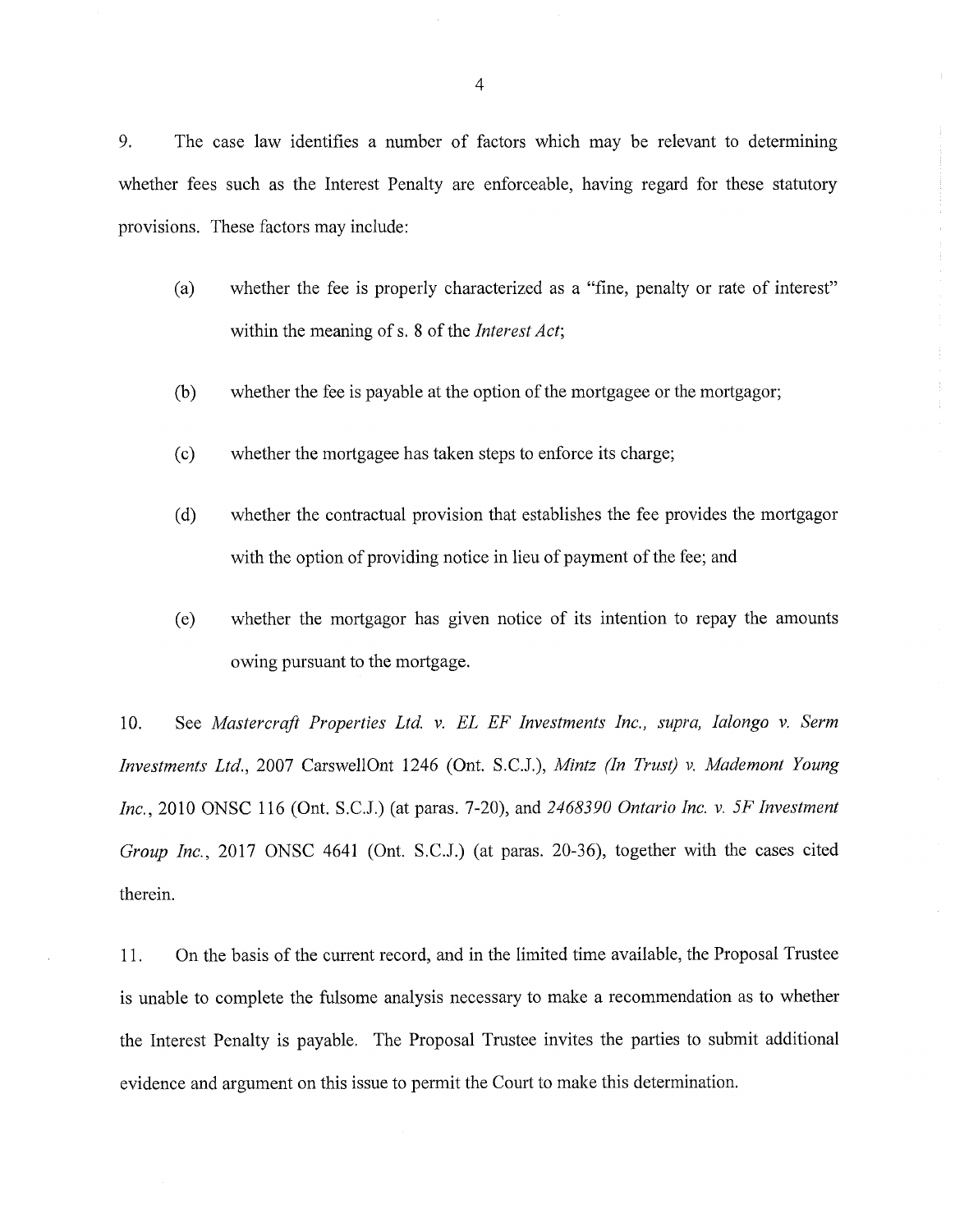# **(b) The Validity and/or Enforceability of the Second Charge in Light ofthe Whitaker Order**

**12.** The Second Charge was registered on title to the Duncan Mill Property on September **21, 2016,** and an amendment thereto was registered on September **22, 2016.3** As at the date of registration of the Second Charge, the Debtor was enjoined from selling, mortgaging, encumbering or otherwise dealing with the Duncan Mill Property without the consent of the Neelofar Ahmadi or Jamshid Hussaini (together, the **"Property Claimants")** or court order, pursuant to the Whitaker Order dated October **27, 2014** (the **"Whitaker Order").** However, the Whitaker Order had never been registered on title to the Duncan Mill Property; only a CPL dated June **13, 2014** was registered.4

13. The Second Mortgagee and its counsel assert, by way of correspondence sent to counsel for the Proposal Trustee, that they did not have notice of the Whitaker Order or the CPL as at the date the Second Charge was registered.<sup>5</sup>

14. The issue for determination on this hearing is whether the Whitaker Order affects the validity and/or enforceability of the Second Charge. Any issue relating to the impact of the Second Charge on any claim asserted by the Property Claimants will be addressed at a later date.

15. Section 93(3) of the *Land Titles Act, 1990,* R.S.O. 1990, c. L.5 applies to this question. The section provides as follows:

93(3) The charge, when registered, confers upon the chargee a charge upon the interest of the chargor as appearing in the register subject to the encumbrances and qualifications to which the chargor's interest is subject, *but free from any unregistered interest in the land, {emphasis added)*

<sup>&</sup>lt;sup>3</sup> Supplement to Fourth Report at Appendix F.

<sup>4</sup> Supplement to Fourth Report at paras. 11-13, Appendices H, I.

<sup>5</sup> Second Supplement to Fourth Report at para 16, Appendix F; Supplement to Fourth Report at paras 12-13.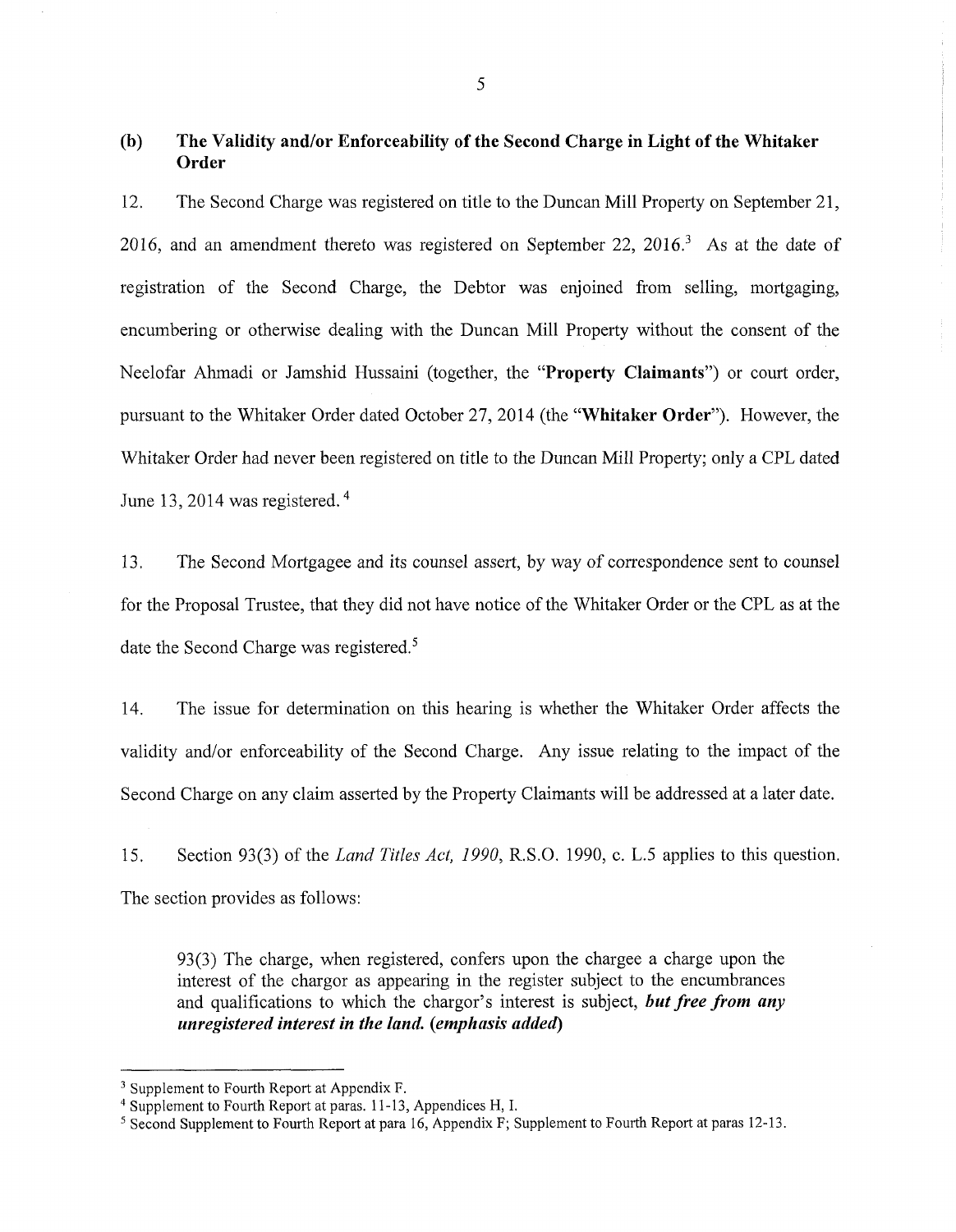16. On the face of this statutory provision, the Second Charge is unaffected by unregistered interests, including the Whitaker Order. However, if the Second Mortgagee did in fact have actual knowledge of the existence of the Whitaker Order, then the case law suggests that the Whitaker Order *may* have an impact on the enforceability of the Second Charge.

- 17. In making this assessment, the Court must consider, among other things:
	- (a) s. 78(5) of the *Land Titles Act,* which provides that instruments affecting an interest in land rank in the order in which they are entered in the register, despite any express, implied, or constructive notice;
	- (b) the Court of Appeal's decision in *Romspen Investment Corp.* v. *2126921 Ontario Inc.,* 2010 ONCA 854, which granted an equitable mortgage priority over a registered mortgage on the basis of the doctrine of actual notice, despite s. 93(3) ofthe *Land Titles Act',* and
	- (c) the subsequent decisions of this Court in *Romspen Investment Corp* v. *Woods Property Development Inc.,* 2011 ONSC 3648 (Ont. S.C.J.) (at paras. 124-136) (reversed on other grounds) and *Trez Capital Limited Partnership v. Wynford Professional Centre Ltd.,* 2015 ONSC 2794 (Ont. S.C.J.) (at para. 36), which held that there is nothing in the language of s. 93(3) of the *Land Titles Act* that could permit an unregistered interest to take priority over a registered interest.

18. In addition, *R.* v. *Sankar* 2012 ONSC 1498 (Ont. S.C.J.) (at para. 129) speaks to the question of whether the registration of the CPL ought to have alerted the Second Mortgagee to

6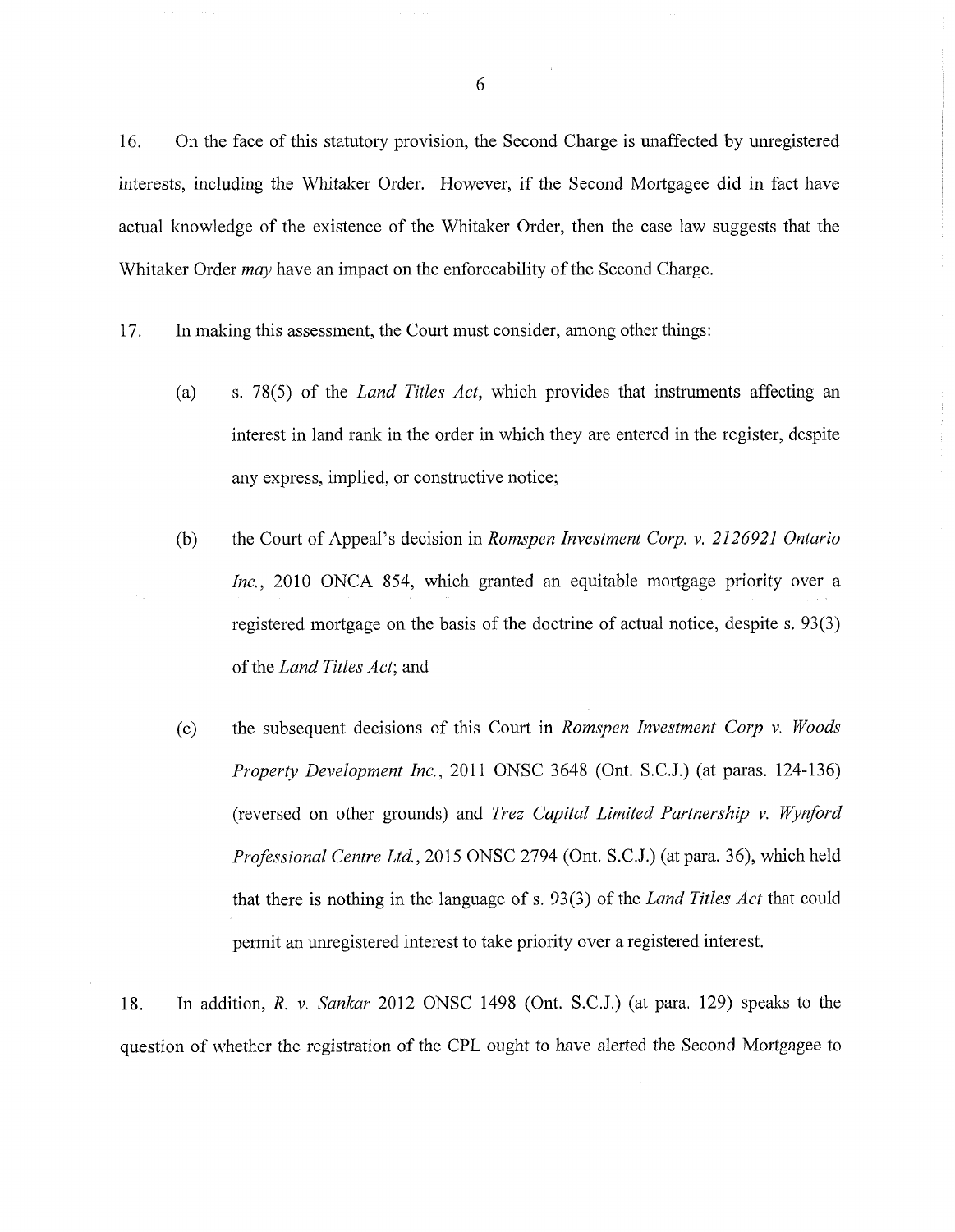the existence of the Whitaker Order, and the requirement that a subsequent encumbrancer have actual notice of the unregistered interest.

19. The Proposal Trustee is unable to reach a recommendation on this issue on the basis of the existing evidentiary record, and in light of the current case law. The Proposal Trustee invites the parties to make submissions on this issue.

# **(c) The Interest Rate Payable Under the Second Charge**

20. This is a purely factual question which ought to be determined on the basis of evidence presented by the Debtor and the Second Mortgagee.

### **(d) The Impact of the DSF Writ on the Second Charge**

21. On December 11, 2015, Devry Smith Frank LLP ("DSF") registered a writ of seizure and sale as against the Debtor, Alain Checroune, and A. Checroune Realty Corporation (the **"DSF Writ").** The Second Charge was thereafter registered, without the DSF Writ being discharged. Flaving failed to secure the discharge of the DSF Writ, the Second Mortgagee's interest is encumbered by the DSF Writ,

22. However, as a result of the Debtor's initiation of these insolvency proceedings, the Debtor's obligation to DSF pursuant to the DSF Writ (the **"DSF Claim")** is unsecured, and the DSF Claim must be treated rateably with the Debtor's other unsecured debts. Further, the execution of the DSF Writ is stayed pursuant to s. 69.1(1) of the BIA: *Toronto-Dominion Bank v*. *Phillips,* 2014 ONCA 613 (at paras. 27, 30, 33).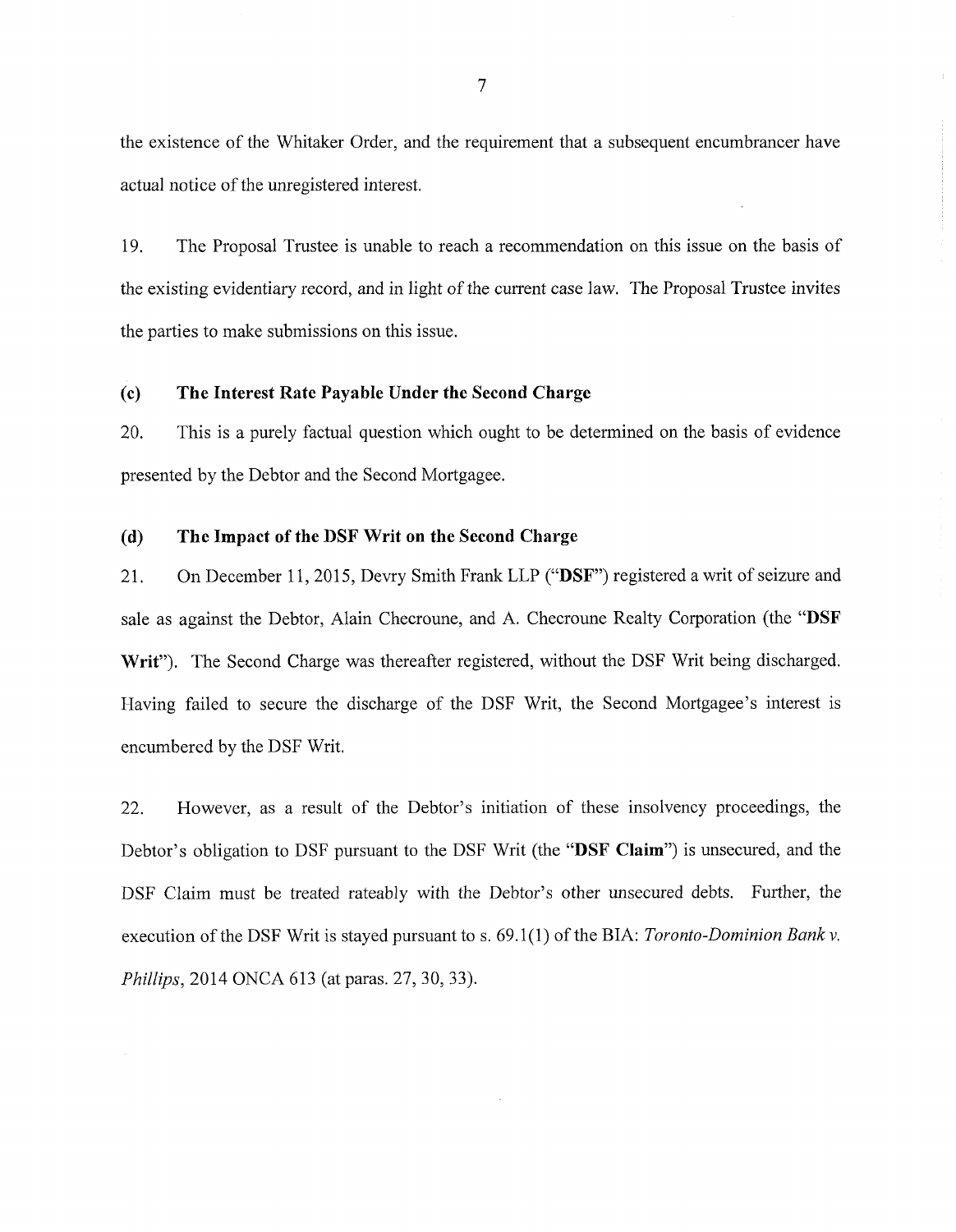23. This circumstance results in a form of circular priority, whereby the Second Charge is subject to the DSF Writ, but the DSF Writ ranks equally with the claims of the other unsecured creditors, who rank subsequent to the Second Charge.

24. Circular priorities are typically dealt with by means of the partial subordination formula described in *Re C.I.F. Furniture Ltd.,* 2011 ONCA 34 (Ont. C.A.) (at paras. 21-22). However, it is unclear how an unsecured claim ought to be incorporated into such an analysis, particularly when the Proposal Trustee has not yet initiated a claims process, and is therefore unaware of the extent of unsecured claims that may be made, and who those claimants may be.

25. The issue is further complicated by the Second Mortgagee's assertion that it advanced funds to secure the discharge of the DSF Writ, but that the DSF Writ was not discharged due to an error committed by counsel for the Debtor acting on that transaction. Subject to receiving additional evidence relating to the flow of these funds, it may be the case that counsel for the Debtor ought to be found liable to either DSF for the amount of the DSF Claim, or to the Second Mortgagee in respect of any reduction to be applied to the distribution to the Second Mortgagee from the sale proceeds, on account of the DSF Writ.

26. In light of the foregoing, the Proposal Trustee is unable to provide a recommendation with regard to the impact of the DSF Writ on the Second Charge. The Proposal Trustee invites the parties to submit additional evidence and argument on these issues.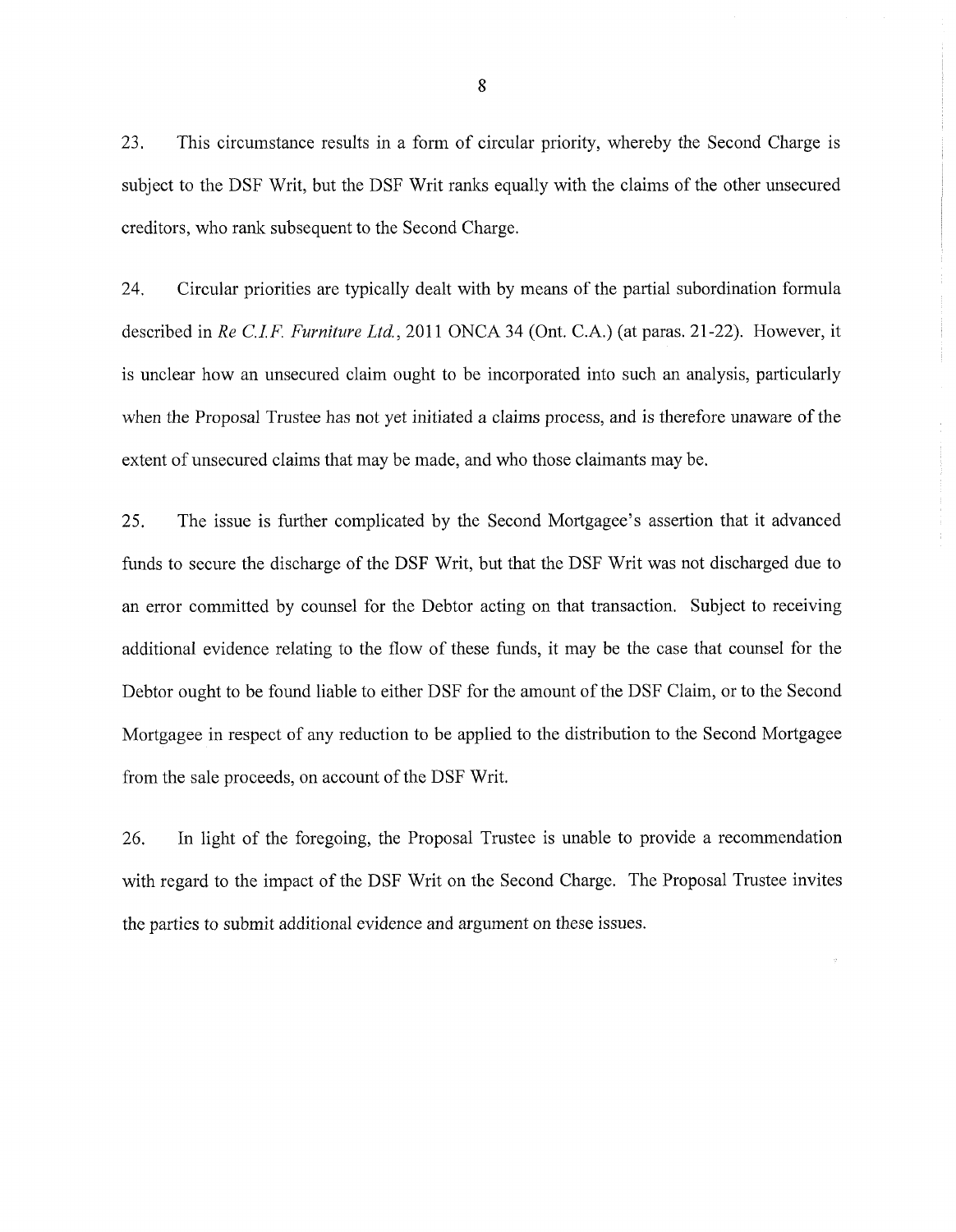**ALL OF WHICH IS RESPECTFULLY SUBMITTED** this 22nd day of March, 2018.

**Steven** *L* **Graff- LSUC # 31871V Miranda Spenc^ - LSUC** *#* **60621M**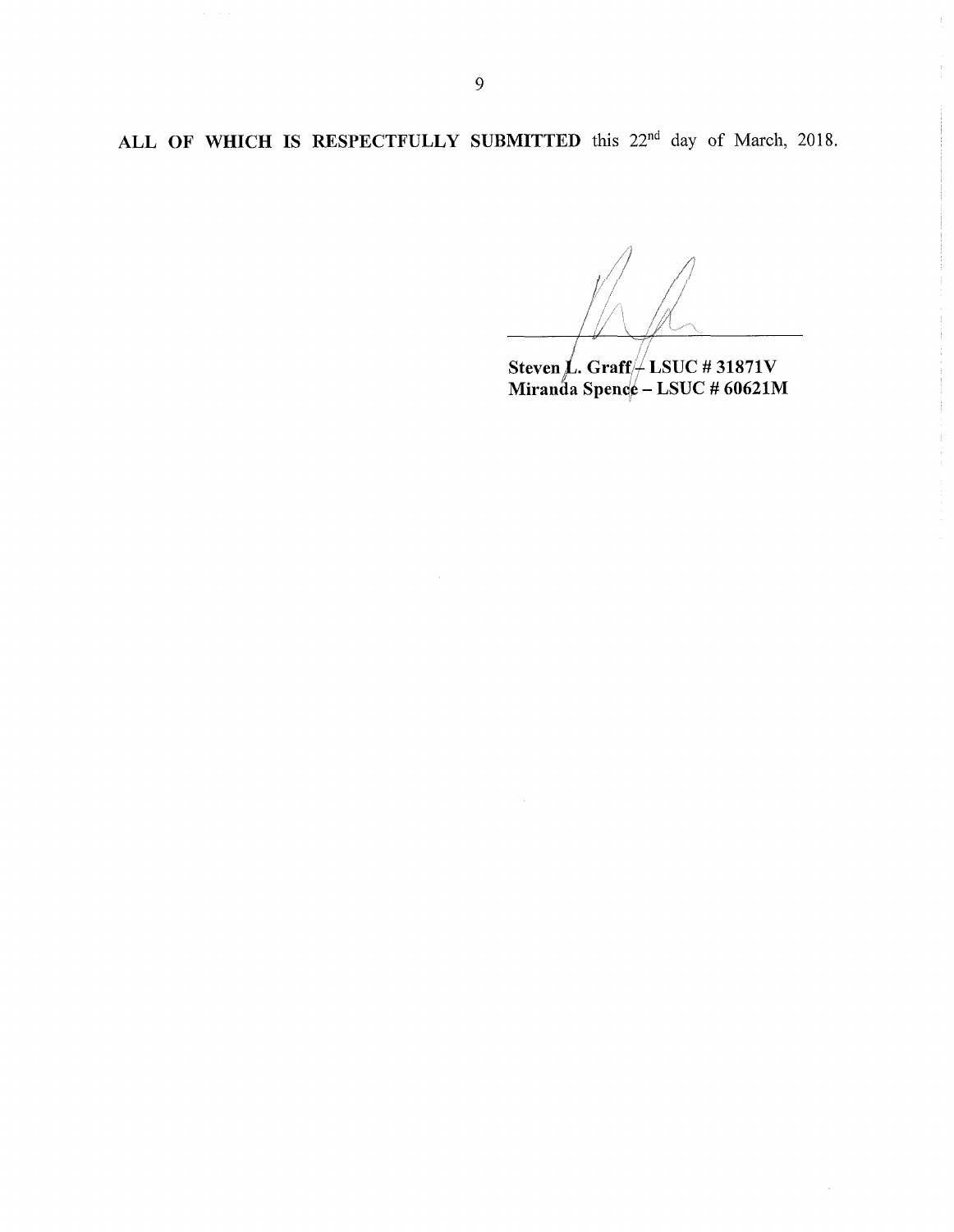# SCHEDULE "A"

## LIST OF AUTHORITIES

- 1. *Mastercraft Properties Ltd, v. EL EF Investments Inc.,* 1993 CarswellOnt 614 (Ont. C.A.)
- 2. *Ialongo v. Serm Investments Ltd.,* 2007 CarswellOnt 1246 (Ont. S.C.J.)
- 3. *Mintz (In Trust) v. Mademont Young Inc.,* 2010 ONSC 116 (Ont. S.C.J.)
- 4. *2468390 Ontario Inc. v. 5FInvestment Group Inc.,* 2017 ONSC 4641 (Ont. S.C.J.)
- 5. *Romspen Investment Corp.* v. *2126921 Ontario Inc.,* 2010 ONCA 854
- 6. *Romspen Investment Corp* v. *Woods Property Development Inc.,* 2011 ONSC 3648 (Ont. S.C.J.)
- 7. *Trez Capital Limited Partnership v. Wynford Professional Centre Ltd.,* 2015 ONSC 2794 (Ont. S.C.J.)
- 8. *R. v. Sankar* 2012 ONSC 1498 (Ont. S.C.J.)
- 9. *Toronto-Dominion Bankv. Phillips,* 2014 ONCA 613
- 10. *C.I.F. Furniture Ltd,* 2011 ONCA 34 (Ont. C.A.)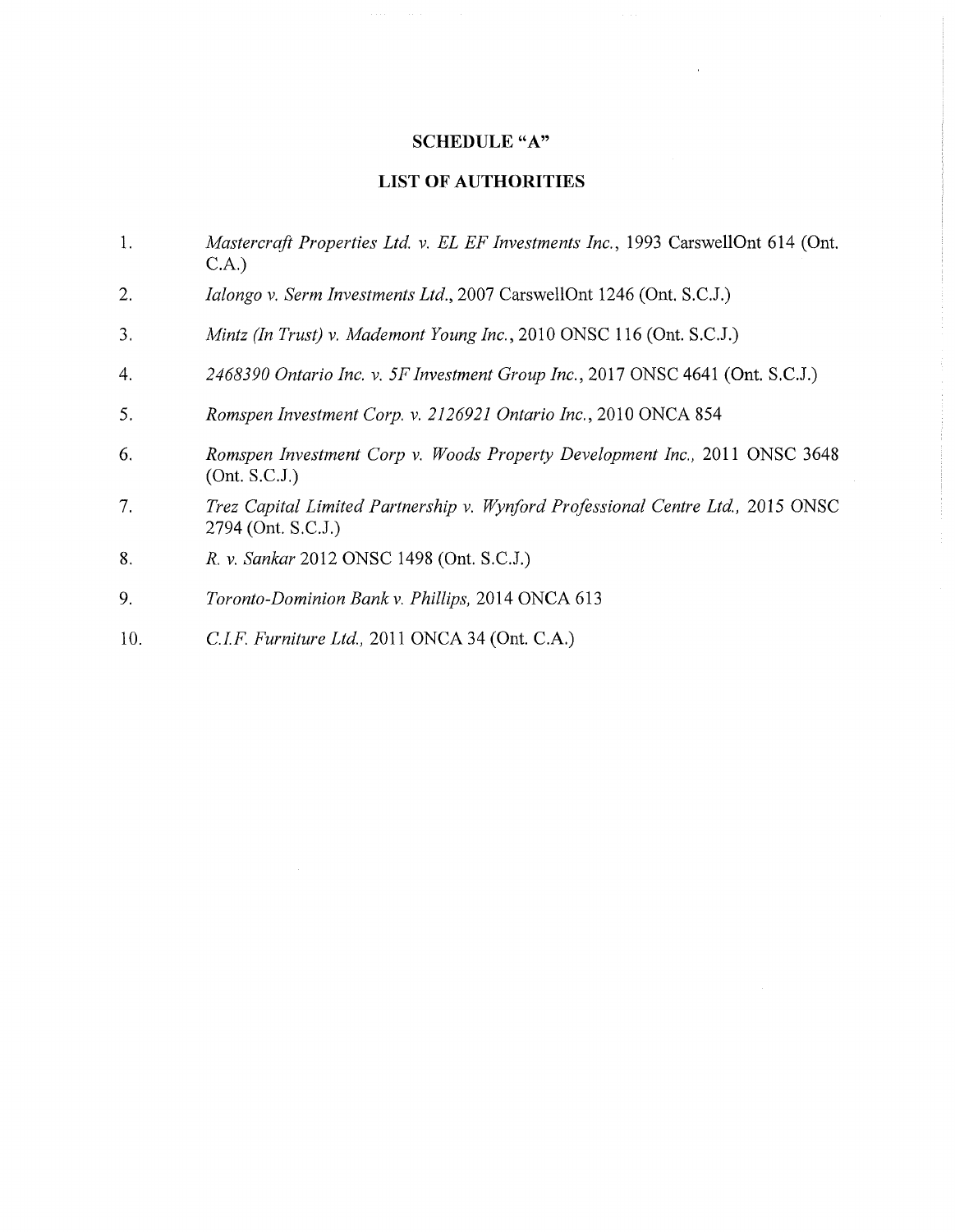#### **SCHEDULE"B"**

# **TEXT OF STATUTES, REGULATIONS & BY-LAWS**

# *Mortgages Act, R.S.O. 1990, c. M.40*

Payment of principal upon default

**17** (1) Despite any agreement to the contrary, where default has been made in the payment of any principal money secured by a mortgage of freehold or leasehold property, the mortgagor or person entitled to make such payment may at any time, upon payment of three months interest on the principal money so in arrear, pay the same, or the mortgagor or person entitled to make such payment may give the mortgagee at least three months notice, in writing, of the intention to make such payment at a time named in the notice, and in the event of making such payment on the day so named is entitled to make the same without any further payment of interest except to the date of payment.

#### Exception

(2) If the mortgagor or person entitled to make such payment fails to make the same at the time mentioned in the notice, the mortgagor or person is thereafter entitled to make such payment only on paying the principal money so in arrear and interest thereon to the date of payment together with three months interest in advance.

Saving

(3) Nothing in this section affects or limits the right of the mortgagee to recover by action or otherwise the principal money so in arrear after default has been made. R.S.O. 1990, c. M.40, s. 17.

#### *InterestAct,* **R.S.C., 1985, c. 1-15**

**• 8 (1)** No fine, penalty or rate of interest shall be stipulated for, taken, reserved or exacted on any arrears of principal or interest secured by mortgage on real property or hypothec on immovables that has the effect of increasing the charge on the arrears beyond the rate of interest payable on principal money not in arrears.

#### **• Marginal note: Interest on arrears**

**(2)** Nothing in this section has the effect of prohibiting a contract for the payment of interest on arrears of interest or principal at any rate not greater than the rate payable on principal money not in arrears.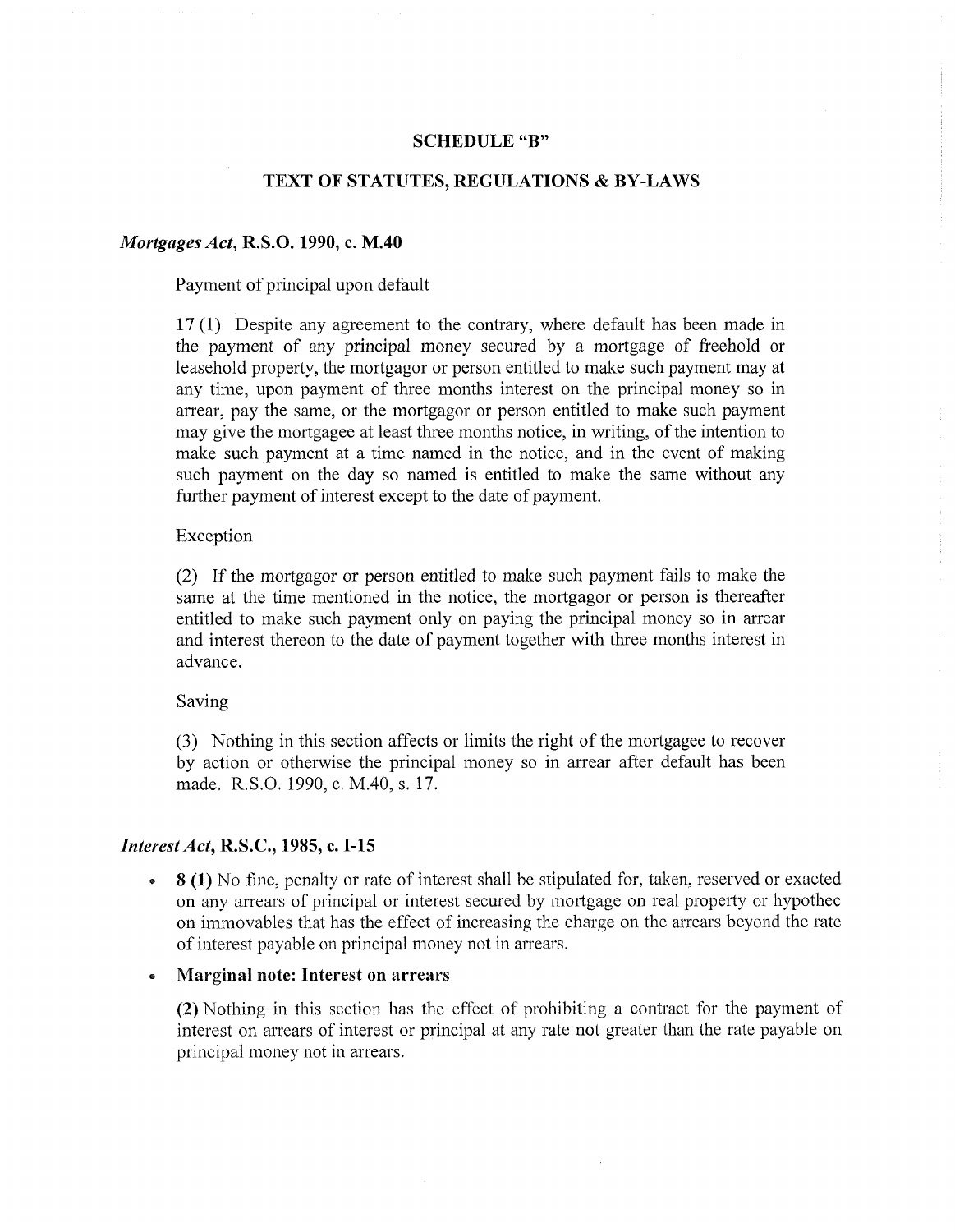#### *Land Titles Act, 1990,* **R.S.0.1990, c. L.5**

#### **Protection of unregistered estates**

**71** (1) Any person entitled to or interested in any unregistered estates, rights, interests or equities in registered land may protect the same from being impaired by any act of the registered owner by entering on the register such notices, cautions, inhibitions or other restrictions as are authorized by this Act or by the Director of Titles. R.S.O. 1990, c. L.5, s. 71 (1).

#### $\ddotsc$

#### **Effect of registration**

(2) Where a notice, caution, inhibition or restriction is registered, every registered owner of the land and every person deriving title through the registered owner, excepting owners of encumbrances registered prior to the registration of such notice, caution, inhibition or restriction, shall be deemed to be affected with notice of any unregistered estate, right, interest or equity referred to therein. R.S.O. 1990, c. L.5, s. 71 (2).

#### **Effect of unregistered instruments**

**72** (1) No person, other than the parties thereto, shall be deemed to have any notice ofthe contents of any instruments, other than those mentioned in the existing register of title of the parcel of land or that have been duly entered in the records ofthe office kept for the entry of instruments received or are in course of entry. R.S.O. 1990, c. L.5, s. 72 (1).

#### **Charges**

93 (1) A registered owner may in the prescribed manner charge the land with the payment at an appointed time of any principal sum of money either with or without interest or as security for any other purpose and with or without a power of sale. R.S.O. 1990, c. L.5, s. 93 (1).

#### **Statement of principal**

(2) A charge that secures the payment of money shall state the amount of the principal sum that it secures. 1998, c. 18, Sched. E, s. 135 (1).

### **Effect of charge when registered**

(3) The charge, when registered, confers upon the chargee a charge upon the interest of the chargor as appearing in the register subject to the encumbrances and qualifications to which the chargor's interest is subject, but free from any unregistered interest in the land. R.S.O. 1990, c. L.5, s. 93 (3).